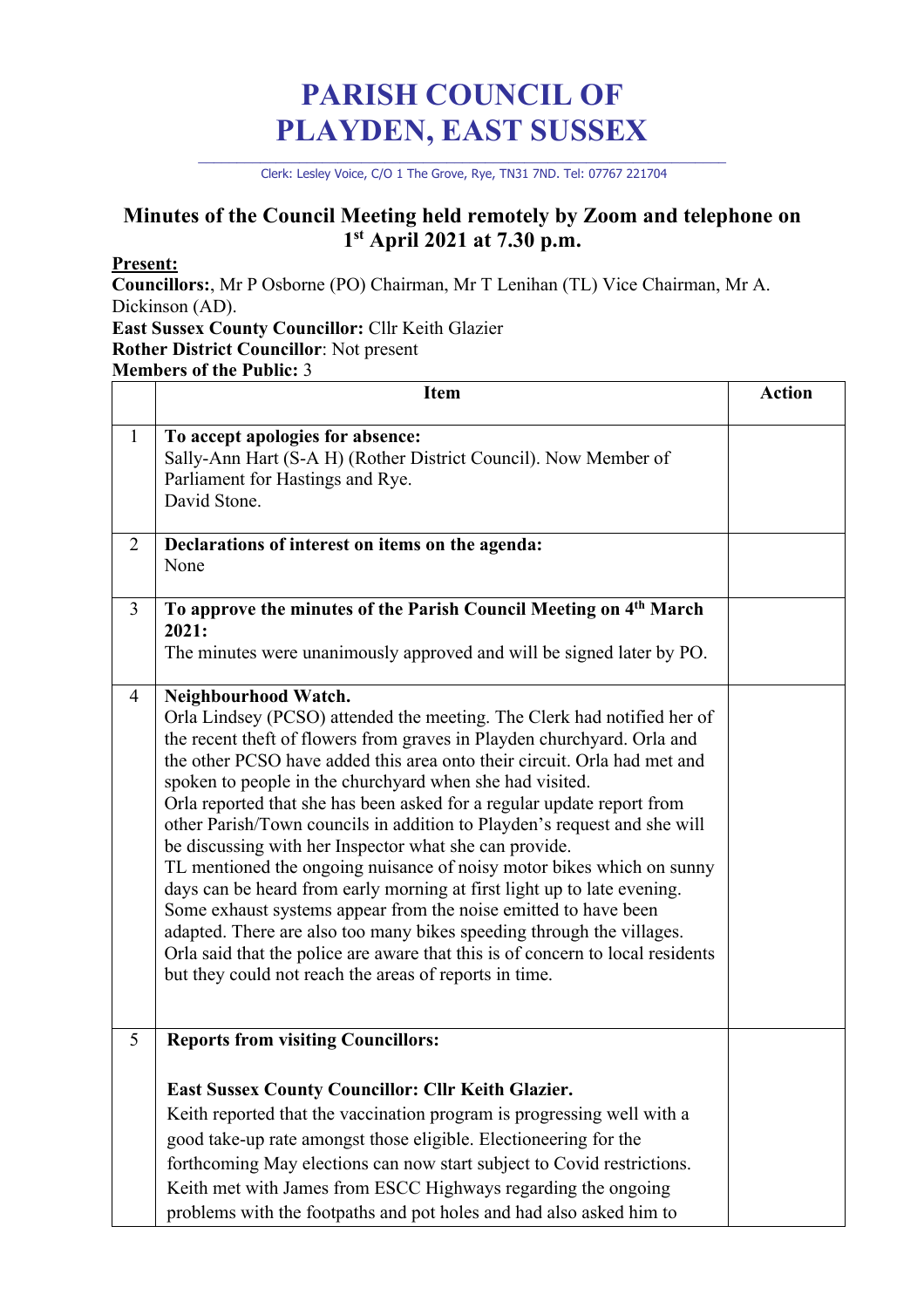|        | drive down Houghton Green Road where there are now further holes                                                                                     |  |
|--------|------------------------------------------------------------------------------------------------------------------------------------------------------|--|
|        | which are becoming deeper and require repairs. The Clerk highlighted                                                                                 |  |
|        | that there was a root of a woody plant growing out of the footpath and                                                                               |  |
|        | this was now a trip hazard and needs to be removed.                                                                                                  |  |
|        | Rother District Councillor: Not present.                                                                                                             |  |
|        | PO reported that Rother DC are investing funds to buy further                                                                                        |  |
|        | accommodation to house local homeless individuals and families. This                                                                                 |  |
|        | will be cheaper long term than paying rent to private landlords to provide                                                                           |  |
|        | this.                                                                                                                                                |  |
|        |                                                                                                                                                      |  |
| 6      | Public adjournment: To suspend the meeting for any public                                                                                            |  |
|        | statements. Members of the public are encouraged to attend the                                                                                       |  |
|        | meeting and raise any pertinent issues at this point.                                                                                                |  |
|        | There were three members of the public present but no additional issues                                                                              |  |
|        | to those on the agenda were raised at this point.                                                                                                    |  |
| $\tau$ | Matters arising from last minutes not covered elsewhere.                                                                                             |  |
|        |                                                                                                                                                      |  |
|        | The Forge hedge has now been cut back fully. The Clerk, AD and the                                                                                   |  |
|        | Clerk of Rye Foreign had walked down Rye Road and noted various                                                                                      |  |
|        | problems mentioned above to KG.                                                                                                                      |  |
|        | Houghton Green.                                                                                                                                      |  |
|        | Tony Heritage has mown the grass now the conditions are drier and the                                                                                |  |
|        | Clerk ordered a selection of native saplings from Hope Grove nursery at                                                                              |  |
|        | Tenterden. These have now been planted by AD, his sister and LV and                                                                                  |  |
|        | rabbit guards put around them. The Clerk is to order the native wild                                                                                 |  |
|        | flower seeds to sow on the green in selected areas.                                                                                                  |  |
| 8      | Speed sensors and cameras.                                                                                                                           |  |
|        | The Chairman and Clerk of Rye Foreign had attended to discuss with the                                                                               |  |
|        | Playden Councillors the information they had received from East Sussex                                                                               |  |
|        | Highways regarding the speed sensors which had been considered for                                                                                   |  |
|        | joint purchase at the last Playden Parish Council meeting. The flashing                                                                              |  |
|        | signs cannot be used to enforce a speed limit but are to be used as an<br>'educational' tool. They can only been used for three months at a time and |  |
|        | there would be extra costs for installation and ongoing licenses. There                                                                              |  |
|        | were also quite a few restrictions on where the device can be installed i.e.                                                                         |  |
|        | how close to a road junction. The Councillors agreed that due to the                                                                                 |  |
|        | restrictions of use these may not be the best use of funds. It was agreed                                                                            |  |
|        | that Rye Foreign should contact East Sussex Highways to request a traffic                                                                            |  |
|        | survey and Playden parish Council would contribute towards the cost.                                                                                 |  |
|        | The Clerk to look at the planning history for the hospital development and                                                                           |  |
|        | the Shellfield applications to get any traffic reports already carried out.                                                                          |  |
|        | AD mentioned that a client recently commissioned a report for another                                                                                |  |
|        | road in Rye and that had cost £600. It was acknowledged that the timing<br>of the monitoring was important.                                          |  |
|        |                                                                                                                                                      |  |
|        |                                                                                                                                                      |  |
| 9      | Correspondence:                                                                                                                                      |  |
|        | No additional correspondence received                                                                                                                |  |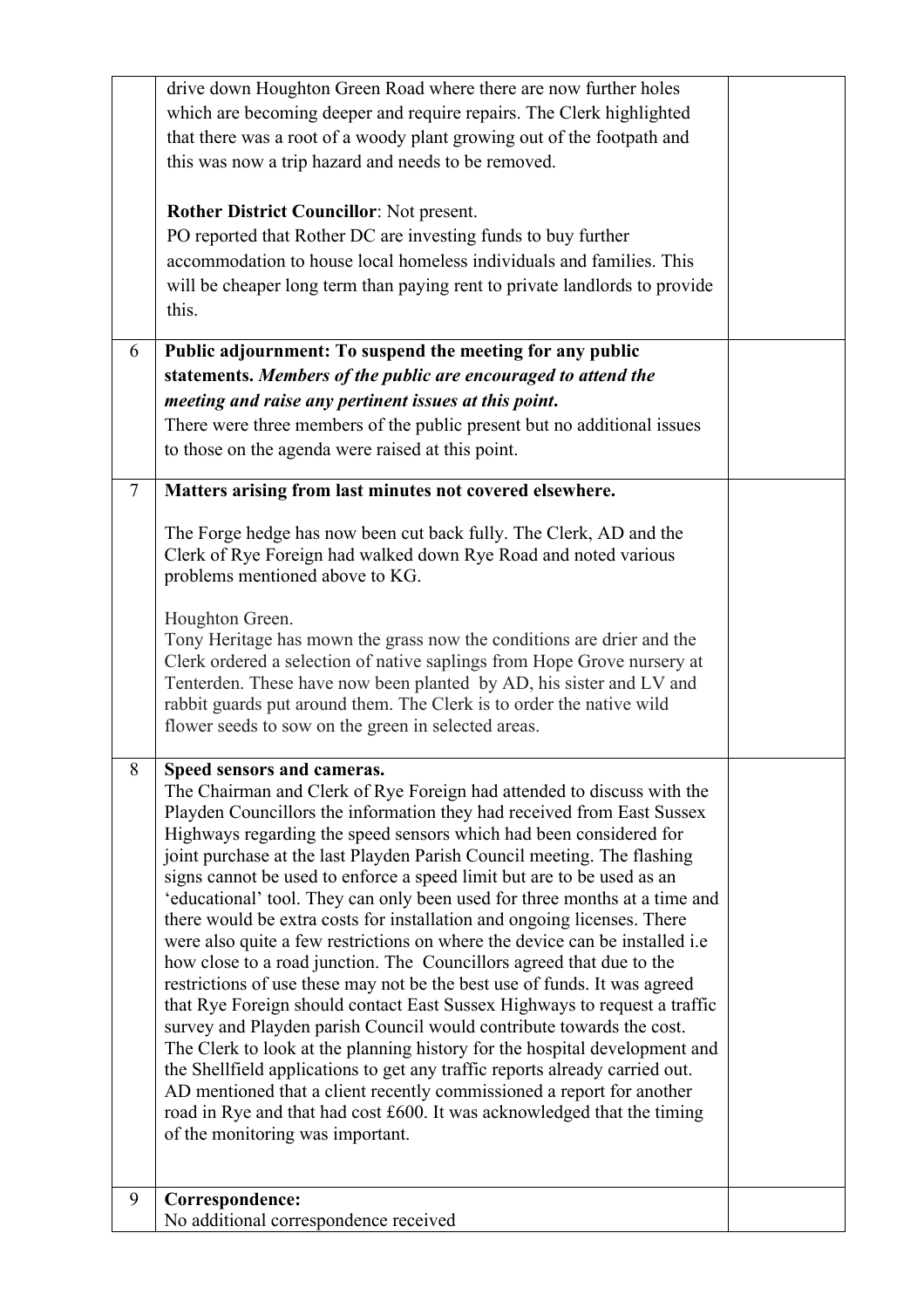| Planning.                                                                                                                |                                                                                                                                                                                                                                                                                                                                                                                                                                                                                                                                             |
|--------------------------------------------------------------------------------------------------------------------------|---------------------------------------------------------------------------------------------------------------------------------------------------------------------------------------------------------------------------------------------------------------------------------------------------------------------------------------------------------------------------------------------------------------------------------------------------------------------------------------------------------------------------------------------|
| Applications.                                                                                                            |                                                                                                                                                                                                                                                                                                                                                                                                                                                                                                                                             |
| RR/2020/2532/P                                                                                                           | Tide View, New England lane, Playden, TN31 7NT<br>Demolish entrance porch and replace with new single storey side<br>extension. Construction of new single storey studio building.<br>Proposed alterations to main house including extending lower ground<br>floor to house new garage: and cladding existing elevations<br>Due the timescale to comment on this proposal the Councillors had<br>discussed this application prior to this meeting and objected to the<br>application on the grounds of the instability of the cliff and the |
| neighbours' amenity.<br>RR/2021/357/O<br>detached studio building.<br>website.                                           | Tide View, New England lane, Playden, TN31 7NT<br>Certificate of lawfulness for the proposed erection of a single storey<br>garage extension at lower ground level and erection of a single storey<br>This is not for public consultation but appears on the planning                                                                                                                                                                                                                                                                       |
| RR/2021/281/P.<br>existing parking hardstanding.<br>The Council support this application                                 | White Willows, Houghton Green Lane, Playden, TN31 7PJ<br>Detached 4 bay garage $&$ attic games room/office and enlargement of                                                                                                                                                                                                                                                                                                                                                                                                               |
| Appeals:                                                                                                                 | W/4001557 Shellfield : Planning In Principle for 9 houses.<br>Comments made to the Inspectorate. Awaiting decision.                                                                                                                                                                                                                                                                                                                                                                                                                         |
| <b>Outcomes</b>                                                                                                          |                                                                                                                                                                                                                                                                                                                                                                                                                                                                                                                                             |
| RR/2021/43/P<br>Hoad Cottage, Randolphs Lane, Playden TN31 7PR<br>cladding to property, new double car-port.<br>Refused. | New first floor addition with rear facing balcony, weatherboarding                                                                                                                                                                                                                                                                                                                                                                                                                                                                          |
| RR/2020/1054/P<br>Herons, New England Lane, Playden TN31 7NT<br>patio area.<br>Withdrawn                                 | Construction of new timber garden workshop / office with outside                                                                                                                                                                                                                                                                                                                                                                                                                                                                            |